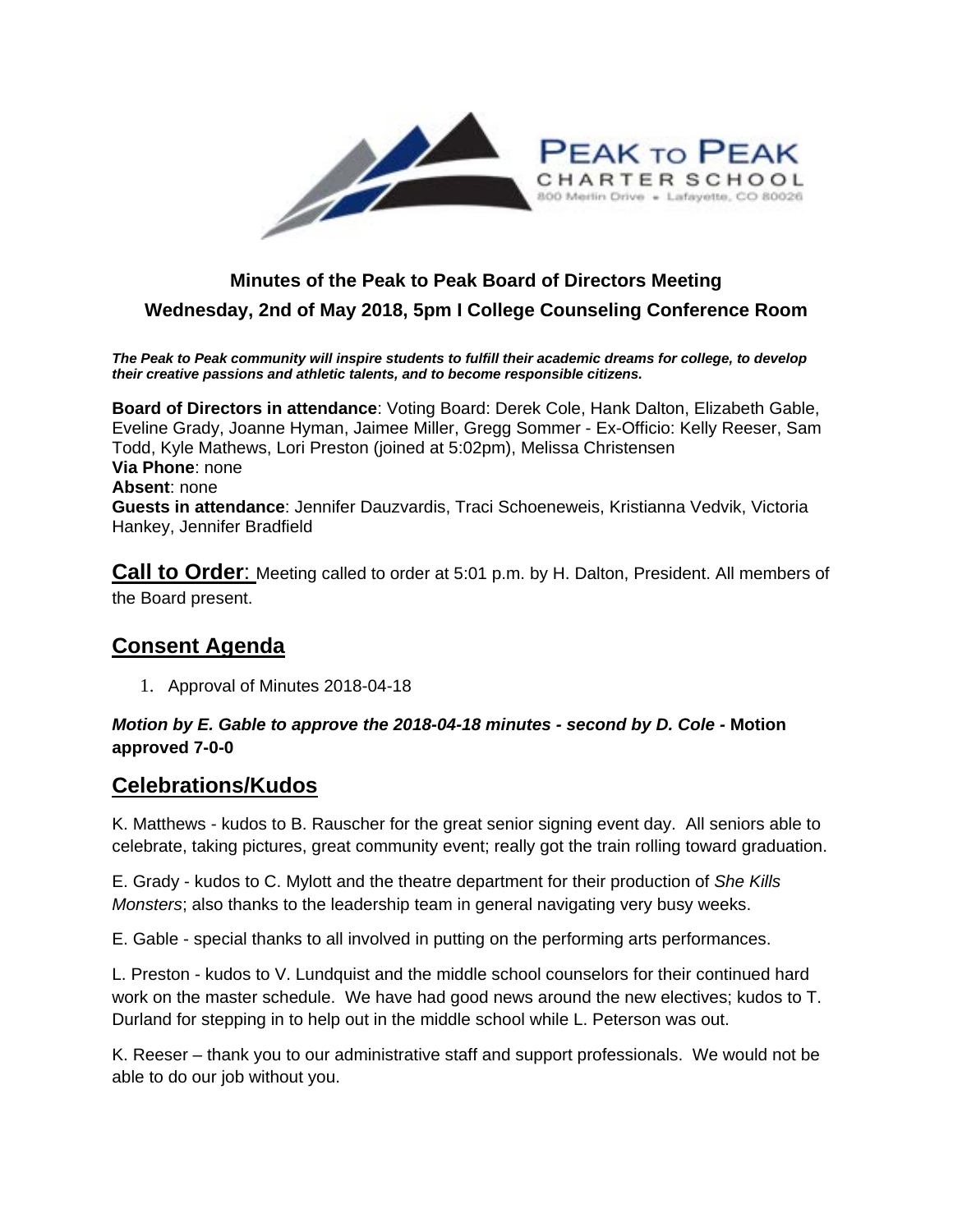# **Public Comments**

H. Dalton recognized E. Grady who provided an update regarding HOD committee per April 18th Board request. E. Grady advised the Board that committee membership is in great condition; filling a few vacancies; in terms of processes systems and procedures, team faring well and is strong; recent hires are indicative of its health; no issues to report. Kudos to Beth Custard for her leadership as she has a high volume of hires to oversee and manage. A discussion followed and the matter was reserved for discussion during Future Meeting Topics.

# **18/19 Preliminary Budget**

S. Todd presented the revised preliminary budget. Advised that the legislature approved 6.2% increase in PPR funding, which is a great win for us. We'll be issuing employee pay raises per our schedule and will bring our hourly support staff up to the \$12/hr minimum wage on schedule. We saw increases in health and dental insurance but no increase in LT/ST disability insurance premiums. BVSD has decided against raising the 2016 MLO this year in Fund 65. The FBC reviewed and approved the preliminary budget. S. Todd will present the preliminary budget to the Accountability Committee on May 7th and to HOD on May 15th. DIscussion followed regarding changes to the preliminary budget. Further questions should be emailed to S. Todd.

## **Q3 Financial Report & FBC Report/Recommendations**

S. Todd - Our school in good financial shape at the end of Q3.

A.

Fund 11 (General Fund)

- is right on track at 75% of revenue streams
- Some local expenses were higher (inflated by the land purchase in Q2 and BAASC & athletics program costs above budget)
- facility expenses are a running a little lower
- A surplus of \$310K was generated in Q3, making the YTD surplus \$600K, which will cover the Q4 salary and benefit accrual and beat the budgeted shortfall by \$240K

Fund 21 (Food services)

● revenues are above budget at 82%

● projecting the transfer from Fund 11 to Fund 21 to be about \$6K less than budgeted Fund 26 (Friends of Peak to Peak)

- major gift revenues are below budget at 30% due to the transition of a new MGO.
- event revenues are above budget at 86%
- total fundraising expenses are over budget at 77% (because of auction)
- Friends will fall short by not too much

Fund 65 (Operations and Technology)

• Fund 65 we will end year with positive balance. Year end projections – for fund 11 anticipating 102%; expenses under 100%; projecting \$233k of Friends.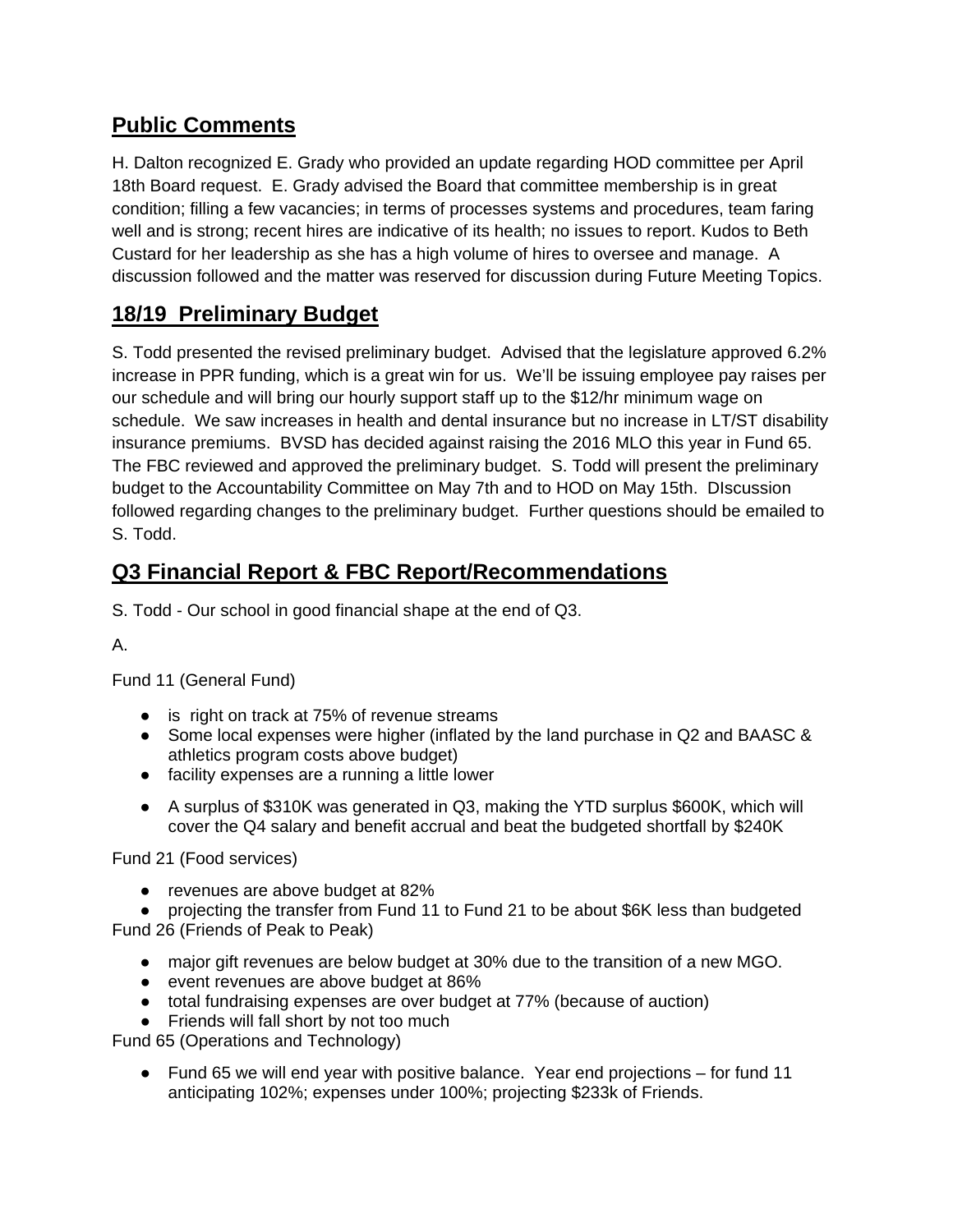B.

The FBC reviewed year-end projections for 2017-18 financial results for Funds 11,21,65 and was satisfied with the projected financial results.

C.

The FBC discussed the 2018-19 preliminary budget and recommended it's approval.

D.

The FBC spoke briefly spoke about fundraising. Major gifts revenues are down since the former MGO left in the middle of the year and a new MGO started in April. We anticipate a rebound next year. Fundraising events goals are being exceeded and there is little expectation that these will increase in the future.

## **HB17-1375 Discussion**

The Board discussed the memorandum prepared by legal counsel, B. Arrington. A shortened version of this memorandum lays out P2P's outline without detailing our legal strategy and will be provided by S. Todd and K. Reeser to C. Stevenson. This will advise the BVSD Board where P2P stands regarding BVSD's rethinking on MLO sharing with charters. S. Todd reviewed the four options the BVSD Board is considering. J. Bradfield was welcomed into the meeting to discuss what occurred at DAC meeting re: input into MLO sharing with charters. This was on the DAC agenda for 20 minutes. There was a 10 minute presentation from staff and 10 minutes of table talk. No consensus was reached by DAC and the written comments from DAC members were collected to be provided to the BVSD board. J. Bradfield suggested that P2P seek time on DAC's August/September agenda to educate DAC on charter schools, what they are and how they're funded. P2P believes that our contract should be honored since it is not in conflict with the law. Discussion followed regarding possible outcomes.

### **Curriculum Committee Updates**

K. Matthews - discussed the three proposals:

Geometry and Probability, which is more comprehensive in second semester and will get students well prepared for their use. Kudos to B. Letter and J. Lehr. There will be no need for new text. No public feedback has been received to date.

Integrating MATLAb – this unit currently taught in the TA – use of this will stand out on kids resumes and we already have licenses. No public feedback has been received to date.

MS ISSE application – this is a 3-week middle school exchange program. This is a very well known and established program that will be an immersive experience. French or Spanish speaking cultures will be goal. Cost is low. Fits with our mission and vision re: global student. This will overlap with Spring Break so students will only miss two weeks of instruction. Staff attends with the students. Kudos to M. Short for bringing this to the ELT. May look at way to fund so that more students have ability to participate. A discussion followed.